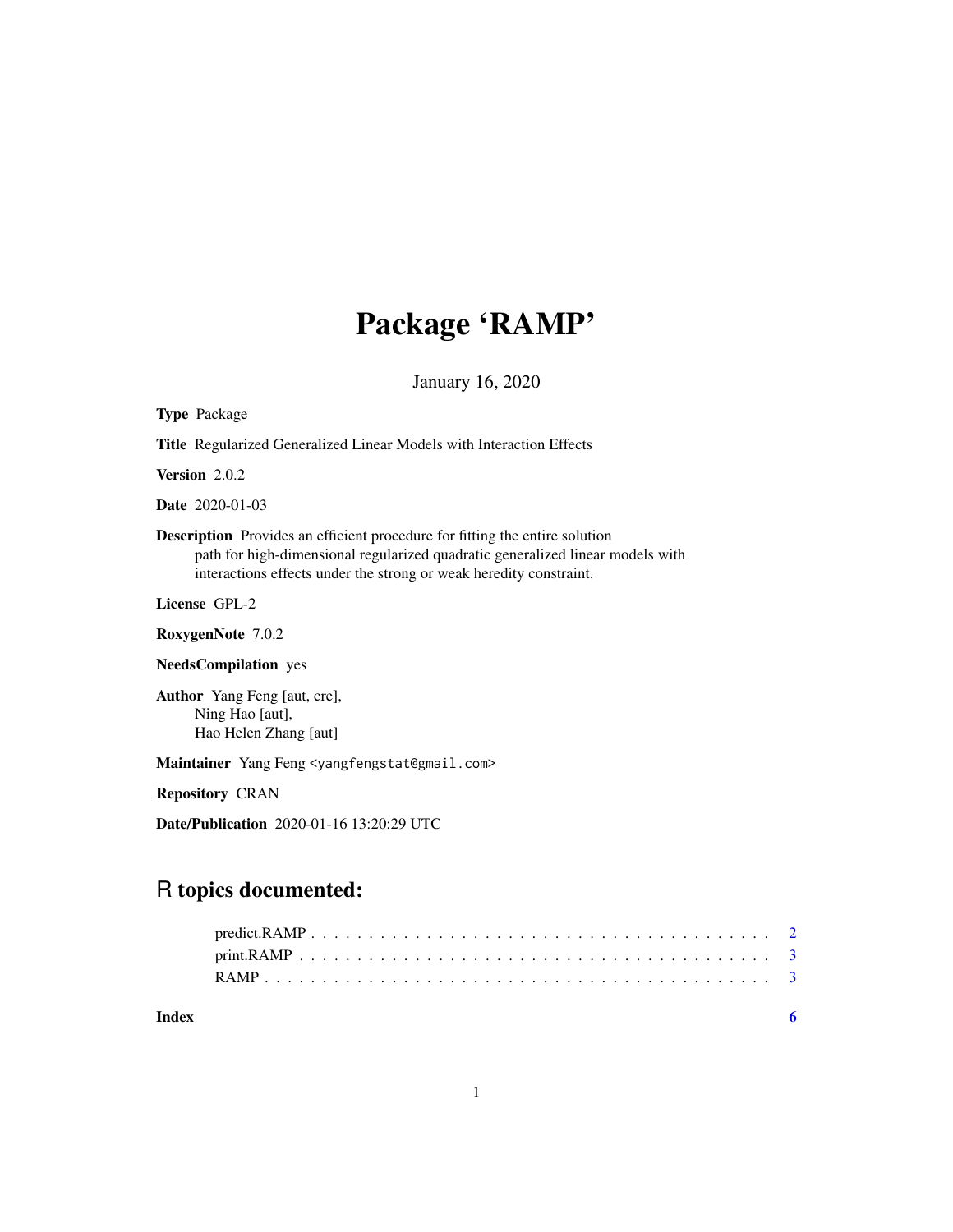<span id="page-1-1"></span><span id="page-1-0"></span>

#### Description

Similar to the usual predict methods, this function returns predictions from a fitted 'RAMP' object.

#### Usage

```
## S3 method for class 'RAMP'
predict(object, new data = NULL, type = c("link","resparse", "class"), allpath = FALSE, ...)
```
#### Arguments

| object  | Fitted 'RAMP' model object.                                                                                                                                                                                                                                                                                                                                                                                                                                                                      |
|---------|--------------------------------------------------------------------------------------------------------------------------------------------------------------------------------------------------------------------------------------------------------------------------------------------------------------------------------------------------------------------------------------------------------------------------------------------------------------------------------------------------|
| newdata | Matrix of new values for x at which predictions are to be made, without the<br>intercept term.                                                                                                                                                                                                                                                                                                                                                                                                   |
| type    | Type of prediction required. Type 'response' gives the fitted values for 'gaussian',<br>fitted probabilities for 'binomial', fitted mean for 'poisson', and the fitted<br>relative risk for 'cox'. Type 'link' returns the linear predictors for 'binomial',<br>'poisson' and 'cox' models; for 'gaussian' models it is equivalent to type<br>'response'. Type 'class' applies only to 'binomial' models, and produces<br>the class label corresponding to the maximum probability (0-1 labels). |
| allpath | allpath $= T$ will output all the predictions on the solution path. allpath $= FALSE$<br>will only output the one the criterion selected in the 'RAMP' object.                                                                                                                                                                                                                                                                                                                                   |
| .       | Not used. Other arguments to predict.                                                                                                                                                                                                                                                                                                                                                                                                                                                            |

#### Value

The object returned depends on type.

#### See Also

[RAMP](#page-2-1),[print.RAMP](#page-2-2)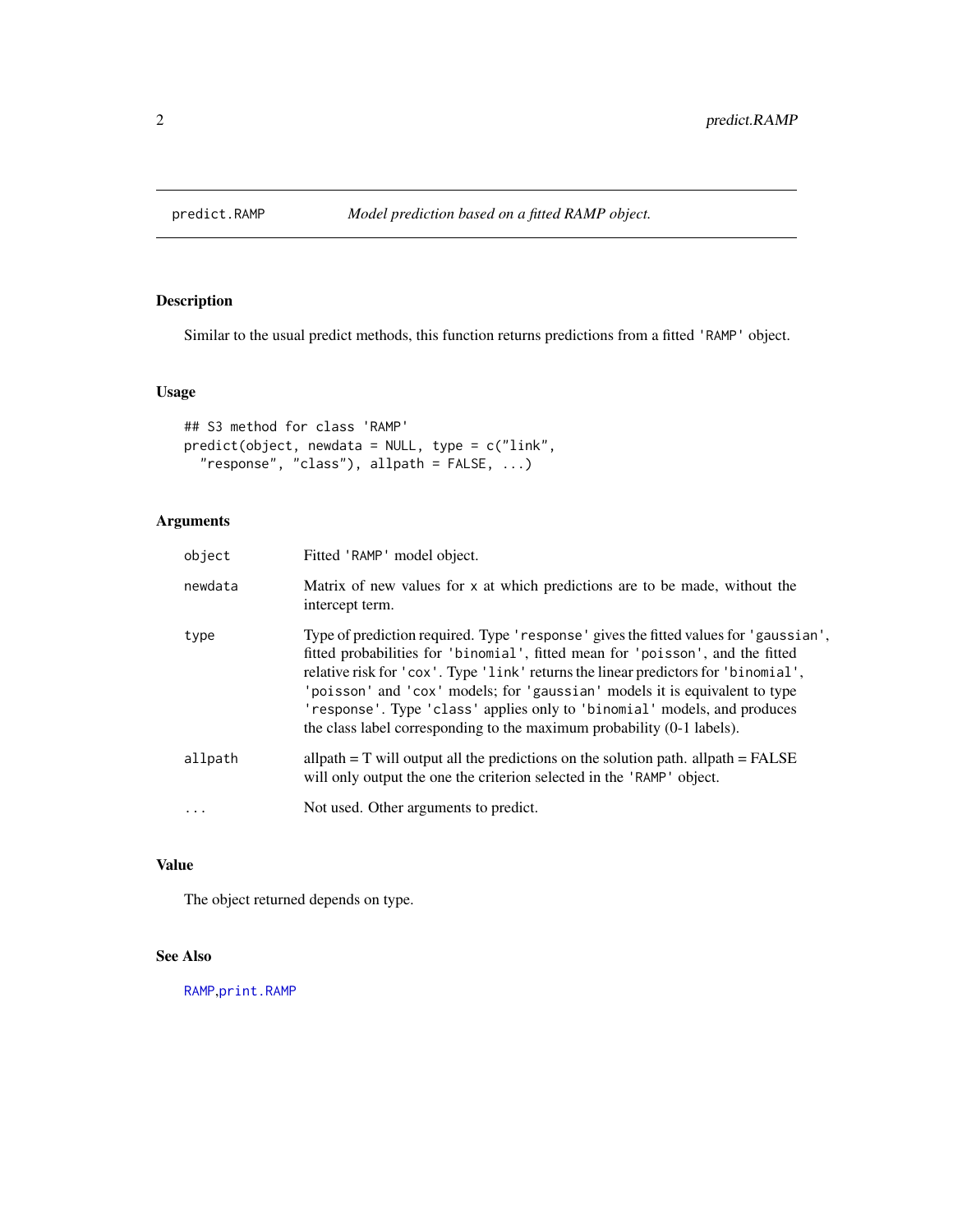<span id="page-2-2"></span><span id="page-2-0"></span>

#### Description

Similar to the usual print methods, this function summarize results from a fitted 'RAMP' object.

#### Usage

```
## S3 method for class 'RAMP'
print(x, digits = max(3, getOption("digits") - 3), ...)
```
#### Arguments

| X      | Fitted 'RAMP' model object.                                     |
|--------|-----------------------------------------------------------------|
| digits | The number of significant digits for the coefficient estimates. |
| .      | Not used. Other arguments to predict.                           |

#### Value

No value is returned.

#### See Also

[RAMP](#page-2-1)

<span id="page-2-1"></span>

*Regularization Algorithm under Marginality Principle (RAMP) for high dimensional generalized quadratic regression.*

#### Description

Regularization Algorithm under Marginality Principle (RAMP) for high dimensional generalized quadratic regression.

#### Usage

```
RAMP(X, y, family = "gaussian", penalty = "LASSO", gamma = NULL,
  inter = TRUE, hier = "Strong", eps = 1e-15, tune = "EBIC",
 penalty.factor = rep(1, ncol(X)), inter.penalty.factor = 1, lam.list,
  lambda.min.ratio, max.iter = 100, max.num, n.lambda = 100,
 ebic.gamma = 1, refit = TRUE, trace = FALSE)
```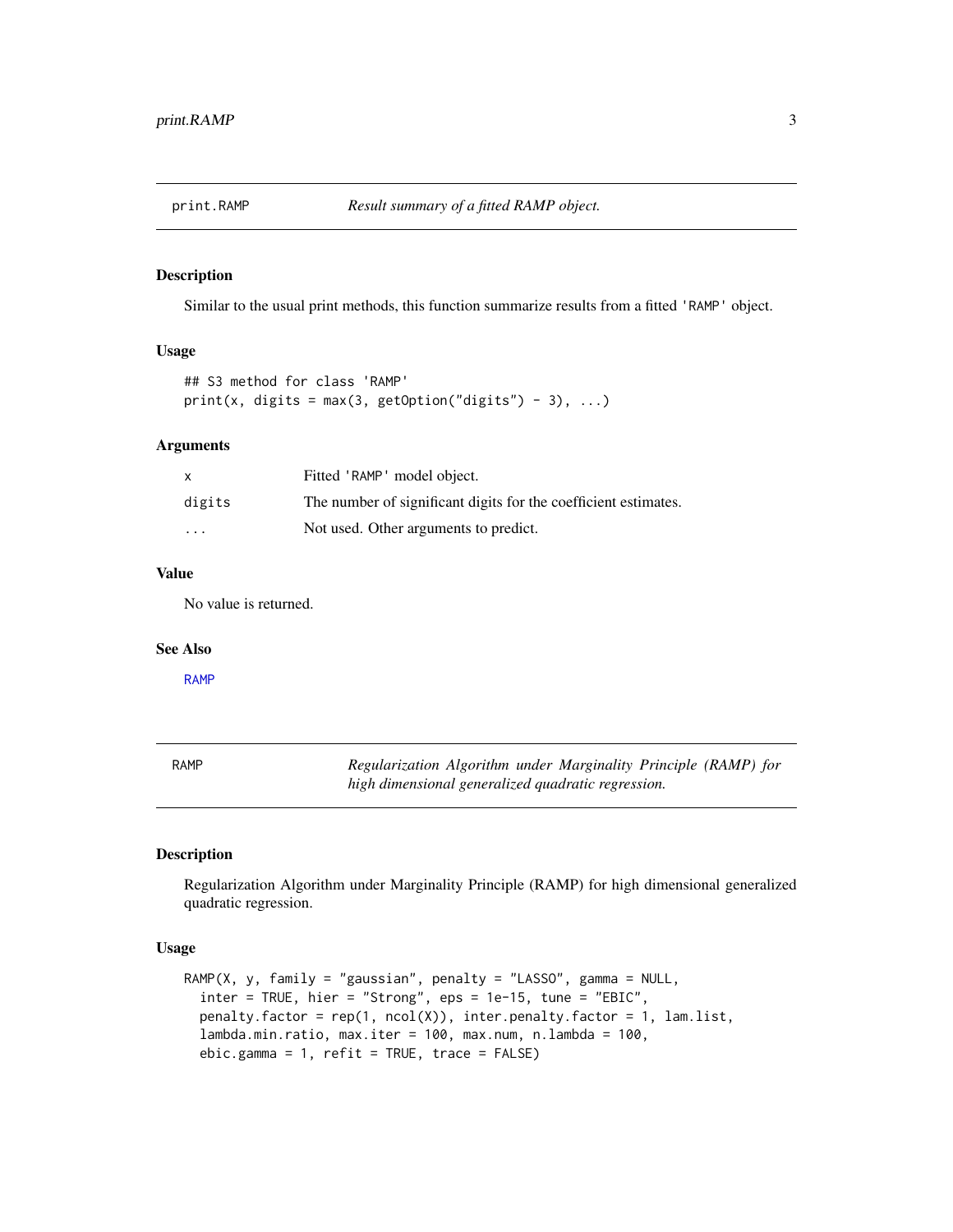#### Arguments

| χ                    | input matrix, of dimension nobs x nvars; each row is an observation vector.                                                                                                                                                                                                                                                                                                                                                                                    |  |  |  |
|----------------------|----------------------------------------------------------------------------------------------------------------------------------------------------------------------------------------------------------------------------------------------------------------------------------------------------------------------------------------------------------------------------------------------------------------------------------------------------------------|--|--|--|
| у                    | response variable, of dimension nobs x 1. continous for family='gaussian',<br>binary for family='binomial'.                                                                                                                                                                                                                                                                                                                                                    |  |  |  |
| family               | response type. Default is 'gaussian'. The other choice is 'binomial' for logistic<br>regression.                                                                                                                                                                                                                                                                                                                                                               |  |  |  |
| penalty              | Choose from LASSO, SCAD and MCP. Default is 'LASSO'.                                                                                                                                                                                                                                                                                                                                                                                                           |  |  |  |
| gamma                | concavity parameter. If NULL, the code will use 3.7 for 'SCAD' and 2.7 for<br>'MCP'.                                                                                                                                                                                                                                                                                                                                                                           |  |  |  |
| inter                | whether to select interaction effects. Default is TRUE.                                                                                                                                                                                                                                                                                                                                                                                                        |  |  |  |
| hier                 | whether to enforce strong or weak heredity. Default is 'Strong'.                                                                                                                                                                                                                                                                                                                                                                                               |  |  |  |
| eps                  | the precision used to test the convergence. Default is 1e-15.                                                                                                                                                                                                                                                                                                                                                                                                  |  |  |  |
| tune                 | tuning parameter selection method. 'AIC', 'BIC', 'EBIC' and 'GIC' are avail-<br>able options. Default is EBIC.                                                                                                                                                                                                                                                                                                                                                 |  |  |  |
| penalty.factor       | A multiplicative factor for the penalty applied to each coefficient. If supplied,<br>penalty.factor must be a numeric vector of length equal to the number of columns<br>of X. The purpose of penalty factor is to apply differential penalization if some<br>coefficients are thought to be more likely than others to be in the model. In<br>particular, penalty factor can be 0, in which case the coefficient is always in the<br>model without shrinkage. |  |  |  |
| inter.penalty.factor |                                                                                                                                                                                                                                                                                                                                                                                                                                                                |  |  |  |
|                      | the penalty factor for interactions effects. Default is 1. larger value discourage<br>interaction effects.                                                                                                                                                                                                                                                                                                                                                     |  |  |  |
| lam.list             | a user supplied $\lambda$ sequence. typical usage is to have the program compute its<br>own lambda sequence based on lambda.min.ratio and n.lambda. supplying<br>a value of $\lambda$ overrides this.                                                                                                                                                                                                                                                          |  |  |  |
| lambda.min.ratio     |                                                                                                                                                                                                                                                                                                                                                                                                                                                                |  |  |  |
|                      | optional input. smallest value for lambda, as a fraction of max. lam, the (data<br>derived) entry value. the default depends on the sample size n relative to the<br>number of variables p. if $n > p$ , the default is 0.0001. otherwise, the default is<br>0.01.                                                                                                                                                                                             |  |  |  |
| max.iter             | maximum number of iteration in the computation. Default is 100.                                                                                                                                                                                                                                                                                                                                                                                                |  |  |  |
| max.num              | optional input. maximum number of nonzero coefficients.                                                                                                                                                                                                                                                                                                                                                                                                        |  |  |  |
| n.lambda             | the number of lambda values. Default is 100.                                                                                                                                                                                                                                                                                                                                                                                                                   |  |  |  |
| ebic.gamma           | the gamma parameter value in the EBIC criteria. Default is 1.                                                                                                                                                                                                                                                                                                                                                                                                  |  |  |  |
| refit                | whether to perform a MLE refit on the selected model. Default is TRUE.                                                                                                                                                                                                                                                                                                                                                                                         |  |  |  |
| trace                | whether to trace the fitting process. Default is FALSE.                                                                                                                                                                                                                                                                                                                                                                                                        |  |  |  |

#### Value

An object with S3 class RAMP.

a0 intercept vector of length(lambda).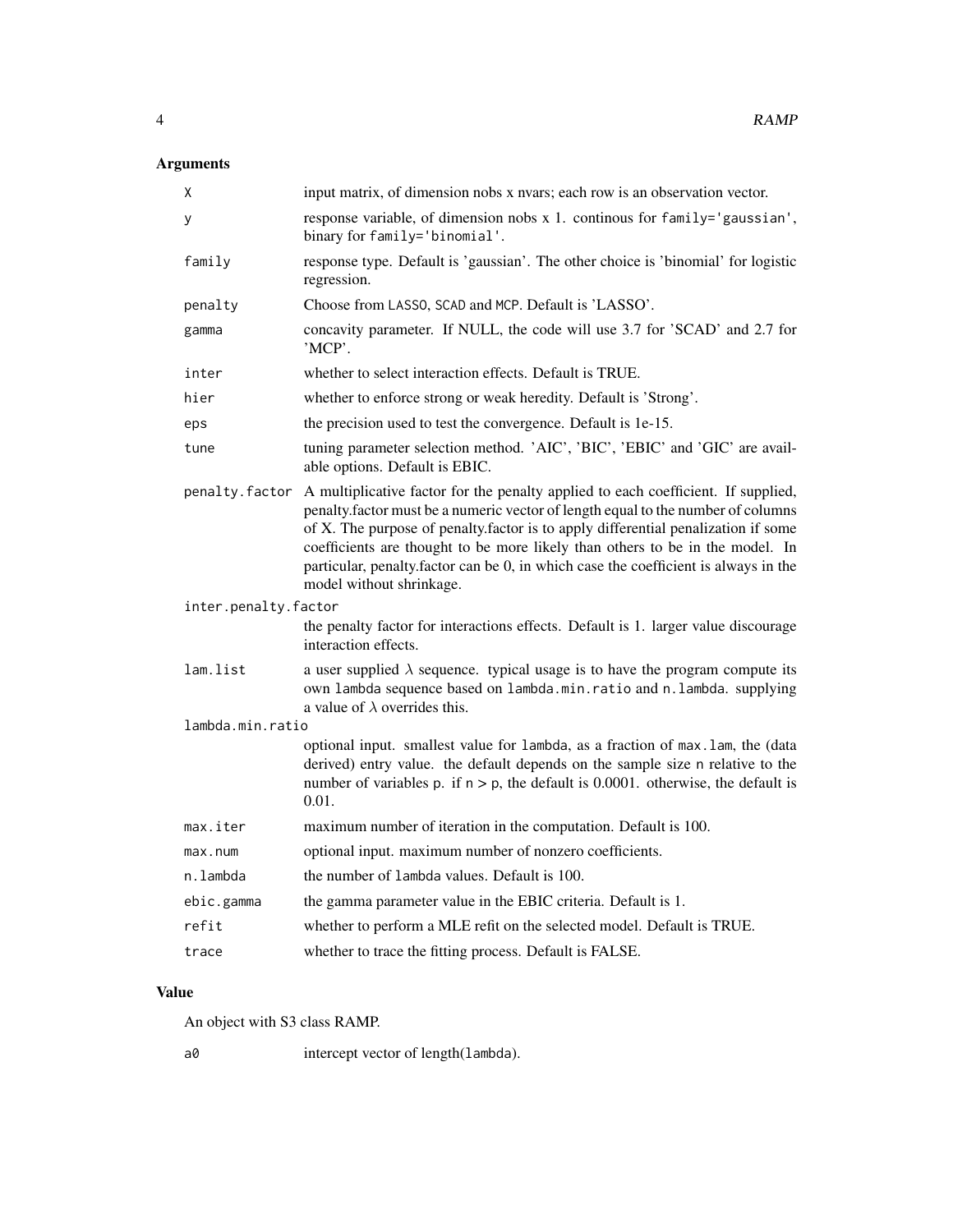<span id="page-4-0"></span>

| mainInd  | index for the selected main effects.               |
|----------|----------------------------------------------------|
| interInd | index for the selected interaction effects         |
| beta.m   | coefficients for the selected main effects.        |
| beta.i   | coefficients for the selected interaction effects. |
|          |                                                    |

#### See Also

[predict.RAMP](#page-1-1),[print.RAMP](#page-2-2)

#### Examples

```
set.seed(0)
n = 500
p = 10 #Can be changed to a much larger number say 50000
x = matrix(rnorm(n*p),n,p)eta = 1 * x[,1] + 2 * x[,3] + 3*x[,6] + 4*x[,1]*x[,3] + 5*x[,1]*x[,6]
y = eta + rnorm(n)xtest = matrix(rnorm(n*p),n,p)
eta.test = 1 * xtest[, 1] + 2 * xtest[, 3] + 3* xtest[, 6] +4*xtest[,1]*xtest[,3] + 5*xtest[,1]*xtest[,6]
ytest = eta.test + rnorm(n)fit1 = RAMP(x, y)fit1 ###examine the results
ypred = predict(fit1, xtest)
mean((ypred-ytest)^2)
#fit1.scad = RAMP(x, y, penalty = 'SCAD')
#fit1.scad ###examine the results
#fit1.mcp = RAMP(x, y, penalty = 'MCP')#fit1.mcp ###examine the results
##Now, try a binary response
#y = rbinom(n, 1, 1/(1+exp(-eta)))
#fit2 = RAMP(x, y, family='binomial') ###for binary response
## Weak heredity
eta = 1 * x[,1] + 3*x[,6] + 4*x[,1]*x[,3] + 5*x[,1]*x[,6]y = eta + rnorm(n)eta.test = 1 * xtest[, 1] + 3* xtest[, 6] + 4* xtest[, 1]* xtest[, 3] +5*xtest[,1]*xtest[,6]
ytest = eta.test + rnorm(n)
fits = RAMP(x, y, hier = 'Strong')fit3 ###examine the results
ypred3 = predict(fit3, xtest)
mean((ypred3-ytest)^2)
fit4 = RAMP(x, y, hier = 'Weak')fit4
ypred4 = predict(fit4, xtest)
mean((ypred4-ytest)^2)
```